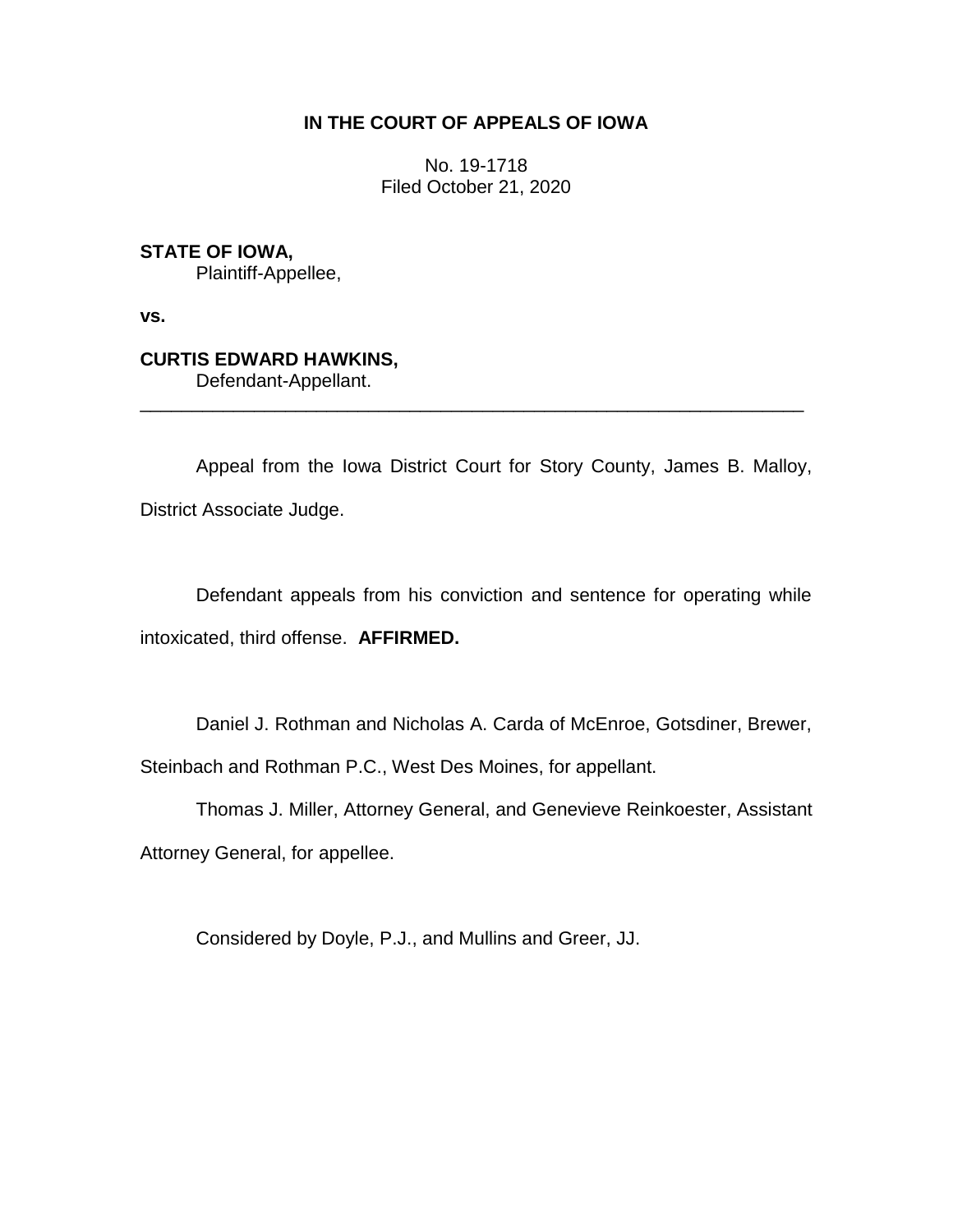#### **GREER, Judge.**

We are asked to travel back to 2007 to answer the question presented here. Without the benefit of legal counsel, Curtis Hawkins pled guilty to operating while intoxicated (OWI), first offense. When asked if he wanted to proceed without counsel, Hawkins answered, "Yes, I do." Hawkins pled guilty again in 2016 to a second offense OWI. After being charged with a third OWI, Hawkins learned the previous convictions for OWI served as grounds for enhanced punishment.

On appeal, he challenges the use of his first, uncounseled conviction for OWI as an enhancement in this case. We agree with the State that Hawkins failed to show his prior waiver of counsel was not made competently, knowingly, and intelligently. For the reasons set out below, we affirm the trial court's ruling.

#### **Facts and Proceedings.**

On April 9, 2019, Hawkins was charged with OWI, third offense. His first OWI charge was resolved by an uncounseled guilty plea on September 4, 2007. Because Hawkins had sufficient income to hire his own counsel, he was not offered legal counsel at the State's expense. Still, he chose to forgo counsel in the OWI, first offense matter. At the 2007 plea hearing, the court addressed the waiver of an attorney with the thirty-three year old college-educated Hawkins:

THE COURT: All right. And, Mr. Hawkins, I'll ask you the same question. You're charged also with operating while intoxicated, section 321J.2 of the Iowa Code. I see that you made an initial appearance on August 14th. At that time you were informed of your right to have court-appointed attorney and the judge that saw you indicated that you had sufficient income to hire your own attorney. Has anything changed about your financial circumstances since then, Mr. Hawkins?

HAWKINS: No, Your Honor, it has not.

THE COURT: Do you wish to proceed today without an attorney then?

2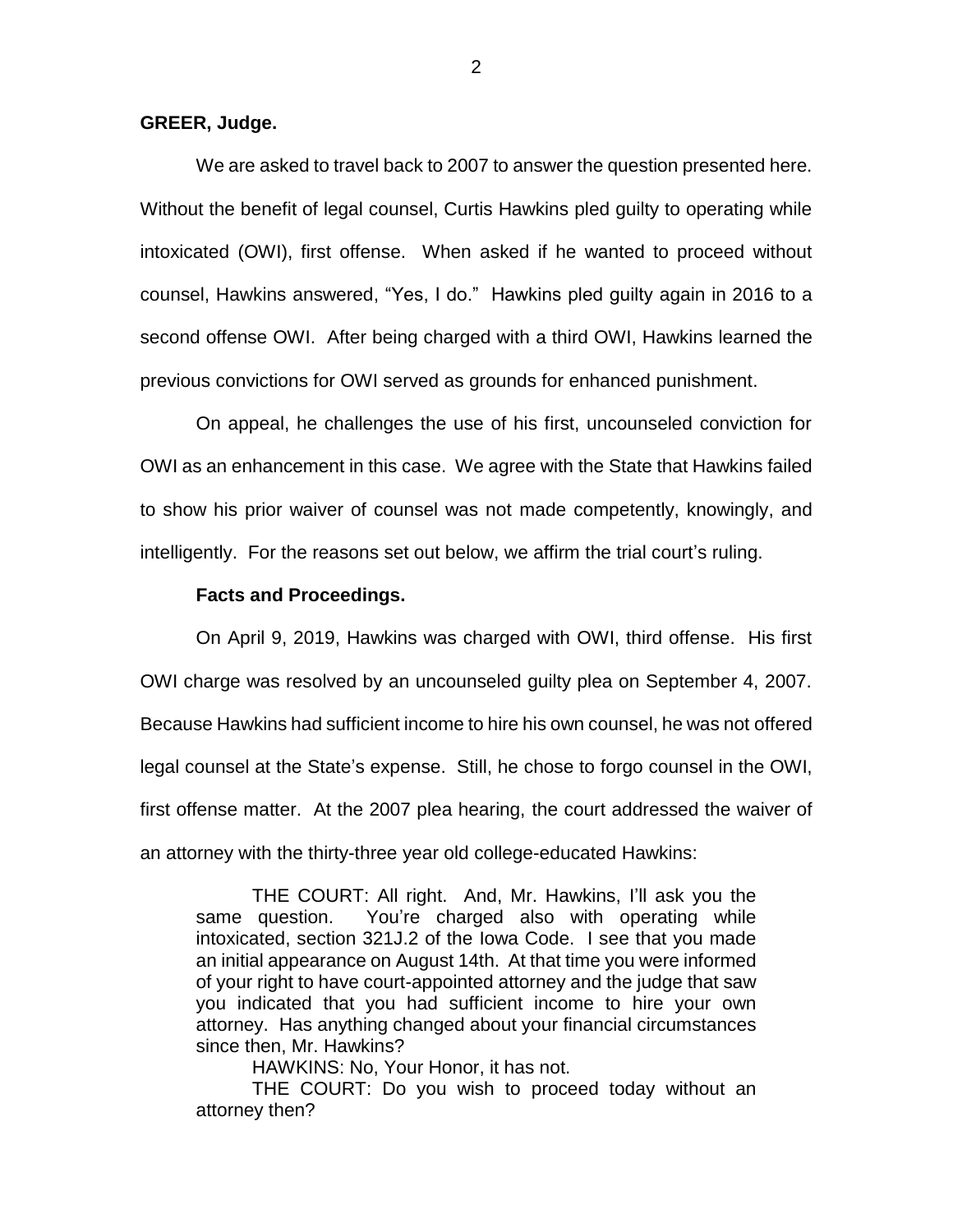#### HAWKINS: Yes, I do.

Later in the plea proceeding the trial court again addressed the right to counsel, stating:

You do have to answer out loud so she can get your response. Then at this point, I would like to tell you of the rights that you would be giving up if you should decide to plead guilty here today and, as I said, basically you have the right to a trial and each of you would have the right to have an attorney with you at that trial if you chose to have one. You wouldn't have to have one, but you could choose to have one and if you couldn't afford one, we could appoint one for you.

Hawkins proceeded to plead guilty after indicating he understood he was giving up his rights. He was sentenced to two days in jail, a fine, and surcharges. Unfortunately, this was not the end of Hawkins legal troubles. In 2016, he was charged with OWI, second offense. With the help of legal counsel in the second 2016 OWI case, Hawkins again pled guilty.

Now, after being charged with a third OWI and realizing that his criminal history complicates the current case, Hawkins filed a motion to adjudicate law points. In that motion, he argued his first conviction for OWI could not be used to enhance his current charge because he pled guilty without the benefit of counsel and was not advised of the dangers of self-representation. The trial court denied the motion. After a trial on the minutes, Hawkins was found guilty and sentenced to an indeterminate term not to exceed five years in prison, all suspended but for thirty days, less time served, and placed on probation for not less than two but no more than five years. Hawkins was also required to pay a fine, court costs, and surcharges. Hawkins appeals the conviction and sentence.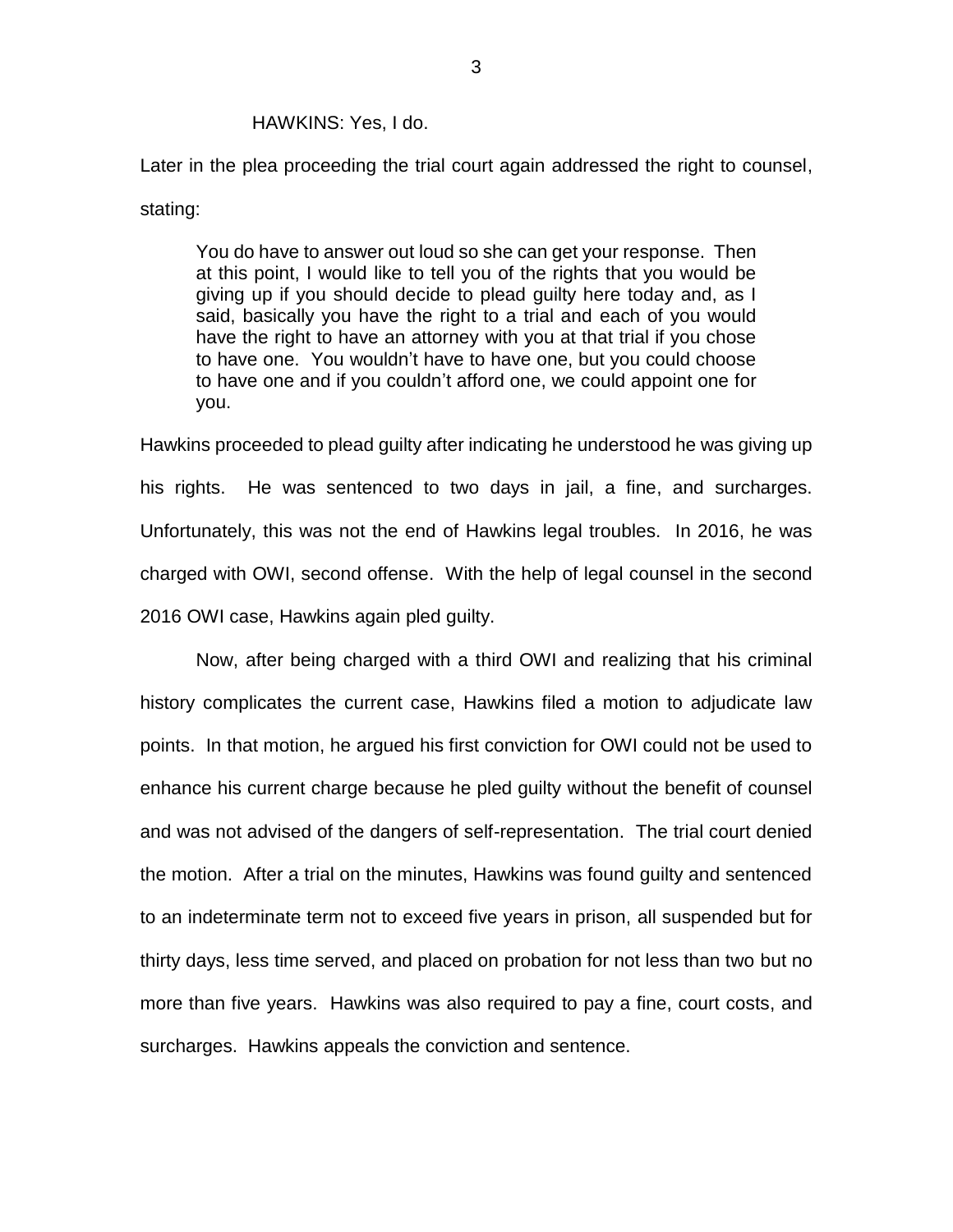## **Preservation of Error and Standard of Review.**

The State asserts that Hawkins failed to preserve error on his claim that the holding of *State v. Tovar* <sup>1</sup> should be adopted under article I, section 10 of the Iowa Constitution. The State claims that Hawkins never made that argument below. Yet we find in the record below that Hawkins preserved this argument.<sup>2</sup> Hawkins's basic argument at trial was that Iowa cases following the *Tovar* analysis should require the trial court to "make the defendant aware of the dangers and disadvantages of self-representation so that the record will establish that he knows

*Tovar*, 541 U.S. at 81.

<sup>2</sup> Hawkins argued:

 $\overline{a}$ 

(Emphasis added.)

<sup>1</sup> *Iowa v. Tovar*, 541 U.S. 77, 78–79 (2004) overruled *State v. Tovar*, 656 N.W.2d 112, 121 (Iowa 2003). In *State v. Tovar*, our supreme court found that the defendant's guilty plea was constitutionally inadequate (under the federal constitution) because waiver of a right to an attorney was not knowing and intelligent. 656 N.W.2d at 121. Our supreme court ruled that a defendant must be advised specifically that waiving counsel's assistance "in deciding whether to plead guilty" (1) entails "the risk that a viable defense will be overlooked" and (2) deprives them of "the opportunity to obtain an independent opinion on whether, under the facts and applicable law, it is wise to plead guilty." *Id.* The United States Supreme Court held

neither warning is mandated by the Sixth Amendment. The constitutional requirement is satisfied when the trial court informs the accused of the nature of the charges against him, of his right to be counseled regarding his plea, and of the range of allowable punishments attendant upon the entry of a guilty plea.

The most likely language and what we believe would be the most appropriate language is still the *Tovar—State vs. Tovar* case language; but even if this court believes that, well, we've got a clear U.S. Supreme Court case that says that's not part of the federal constitution, and *according to the State in this case no Iowa case that says it should be part of the Iowa constitution—which after reading* [*State v. Hannan*, 732 N.W.2d 45 (Iowa 2007)] *we respectfully disagree*—we still believe that *Hannan* sets out a clear statement on page fifty-three that a sufficient colloquy for waiving an attorney at least references in some way possible defenses to a charge and circumstances in mitigation.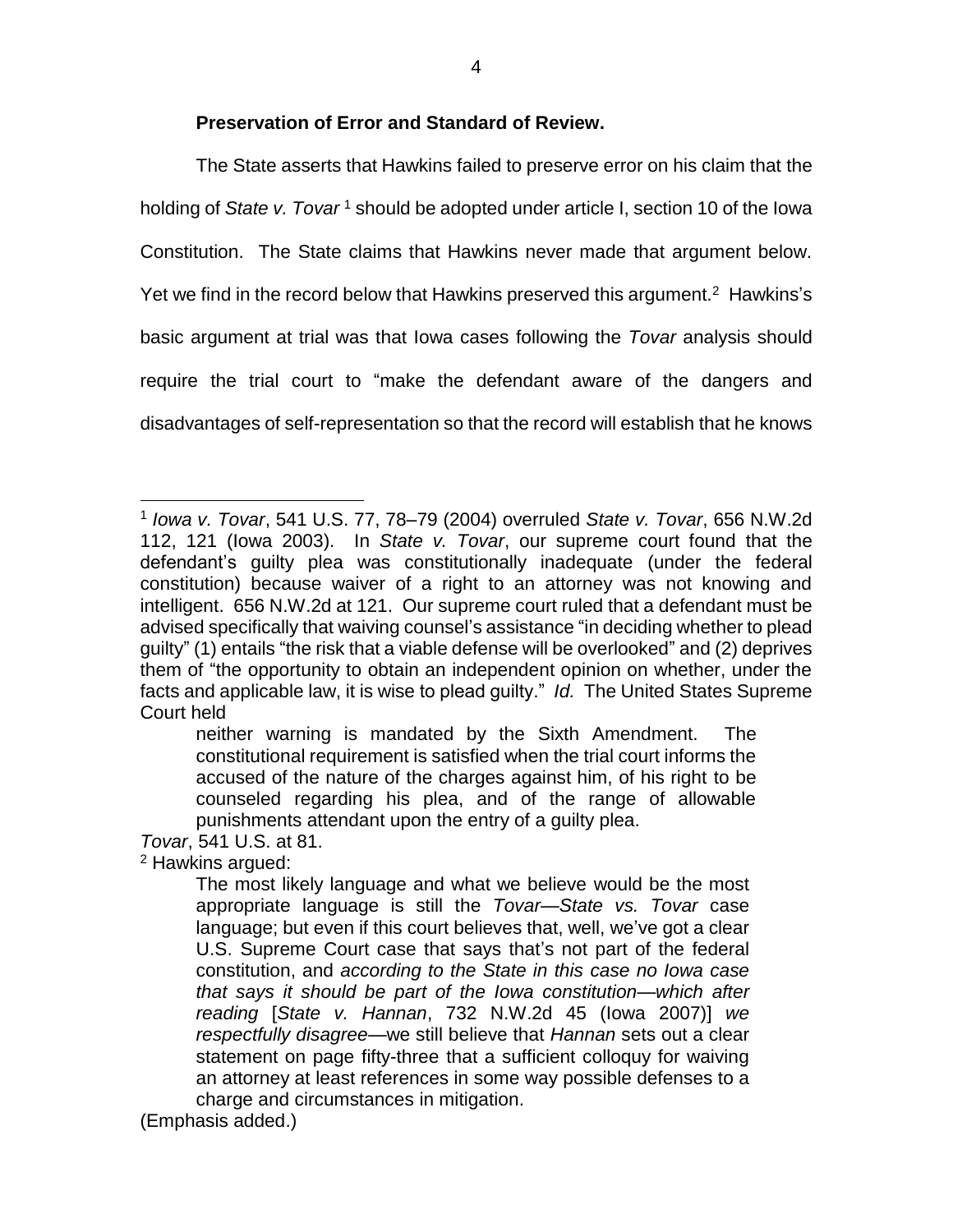what he is doing and his choice is made with eyes open." Hawkins continued with arguments referencing the Iowa Constitution, and the trial court noted

Now, I believe the *Tovar* case sets a lower standard than obviously Justice [Ternus] raised in the initial *Tovar* decision by the Iowa Supreme Court. Our Iowa Supreme Court has also shown that it is not bound just by the U.S. Constitution in protecting an individual's rights, *that they will proceed under the Iowa Constitution which has been alleged here also*; but at this stage I will find that the State can use that, so I'll deny your request.

### (Emphasis added.)

So, we address the waiver issue under both the United States and Iowa Constitutions. *State v. Bynum*, 937 N.W.2d 319, 324 (Iowa 2020) (finding an argument, even one implicating constitutional rights, is preserved when it is raised and decided by the trial court).

Generally, we review constitutional claims de novo. *State v. Majeres*, 722 N.W.2d 179, 181 (Iowa 2006). But, as is the case here, where there is no factual dispute and the only issue is whether a court may constitutionally use a prior uncounseled misdemeanor conviction to enhance a subsequent crime, our review is for the correction of errors at law. *Id.*

#### **Analysis.**

Hawkins waived counsel for his 2007 guilty plea proceeding. Under both the United States Constitution and the Iowa Constitution, at critical stages of the criminal process an accused has the right to counsel. *Id.* at 182. And a plea proceeding is a critical part of the process. *Id.* But a defendant may waive the right to counsel. *Id.* With this focus here on Hawkins's uncounseled conviction, he had the burden to show that his waiver of counsel was not knowingly and intelligently made with sufficient awareness of relevant circumstances. *Id.* at 182;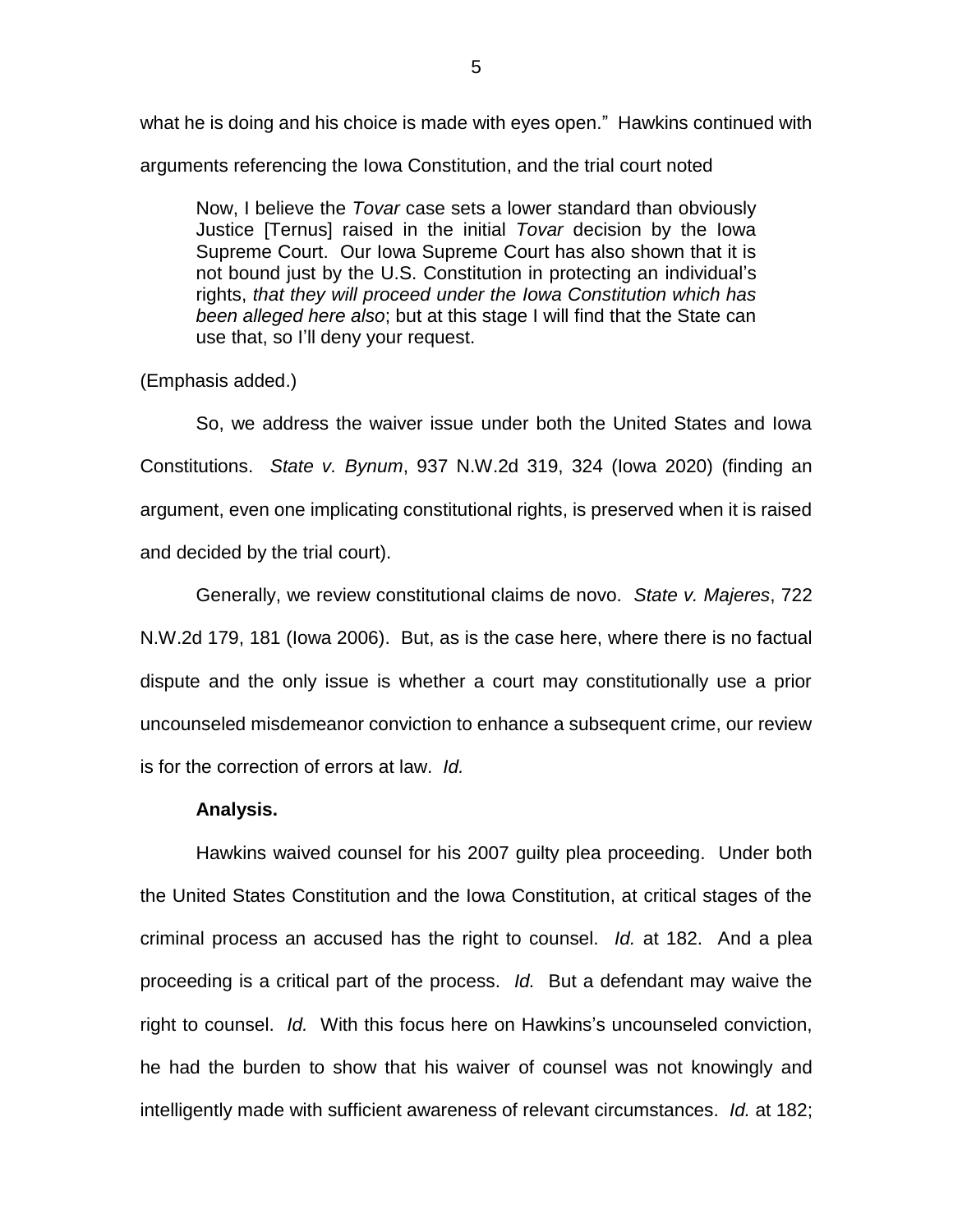*see also State v. Taylor*, No. 10-1555, 2011 WL 3689010, at \*2 (Iowa Ct. App. Aug. 24, 2011) (clarifying that the burden of proof depends on whether there is a direct challenge to a conviction, in which case the State has the burden, or if it involves an attack on an uncounseled conviction, then the defendant has the burden to show involuntary waiver). Still when waiver of counsel is at the plea stage of proceedings, as opposed to the trial stage, the defendant "requires less rigorous warnings as to the waiver of plea counsel." *Majeres*, 722 N.W.2d at 182.

To put it simply, Hawkins argues the colloquy required at the time of his 2007 plea had to include notice that a plea to OWI might be used as an enhancement for future convictions and he should have been told that an attorney would be able to "see things you could not see as a layperson." While Hawkins urged that *Hannan* controls and requires the court to both admonish a defendant as to the usefulness of an attorney and address the dangers of continuing without counsel, that case involved a defendant representing himself pro se at the trial stage. *See* 732 N.W.2d at 52–53. We find that at the plea stage, *Majeres* is applicable rather than *Hannan.*

Majeres also faced a third-offense OWI charge. *Majeres*, 722 N.W.2d at 181. In the first-offense case she pled guilty with the guidance of legal counsel. *Id.* But, by written guilty plea, Majeres pled guilty to an OWI, second offense, without the benefit of an attorney. *Id.* Her written plea "acknowledged the charge against her as OWI, second offense; her right to counsel; her right to plead not guilty; the attendant rights of trial; the maximum and minimum sentences; and that her plea was being made intelligently and voluntarily." *Id.* When faced with an enhanced punishment for her third-offense OWI, Majeres argued that the

6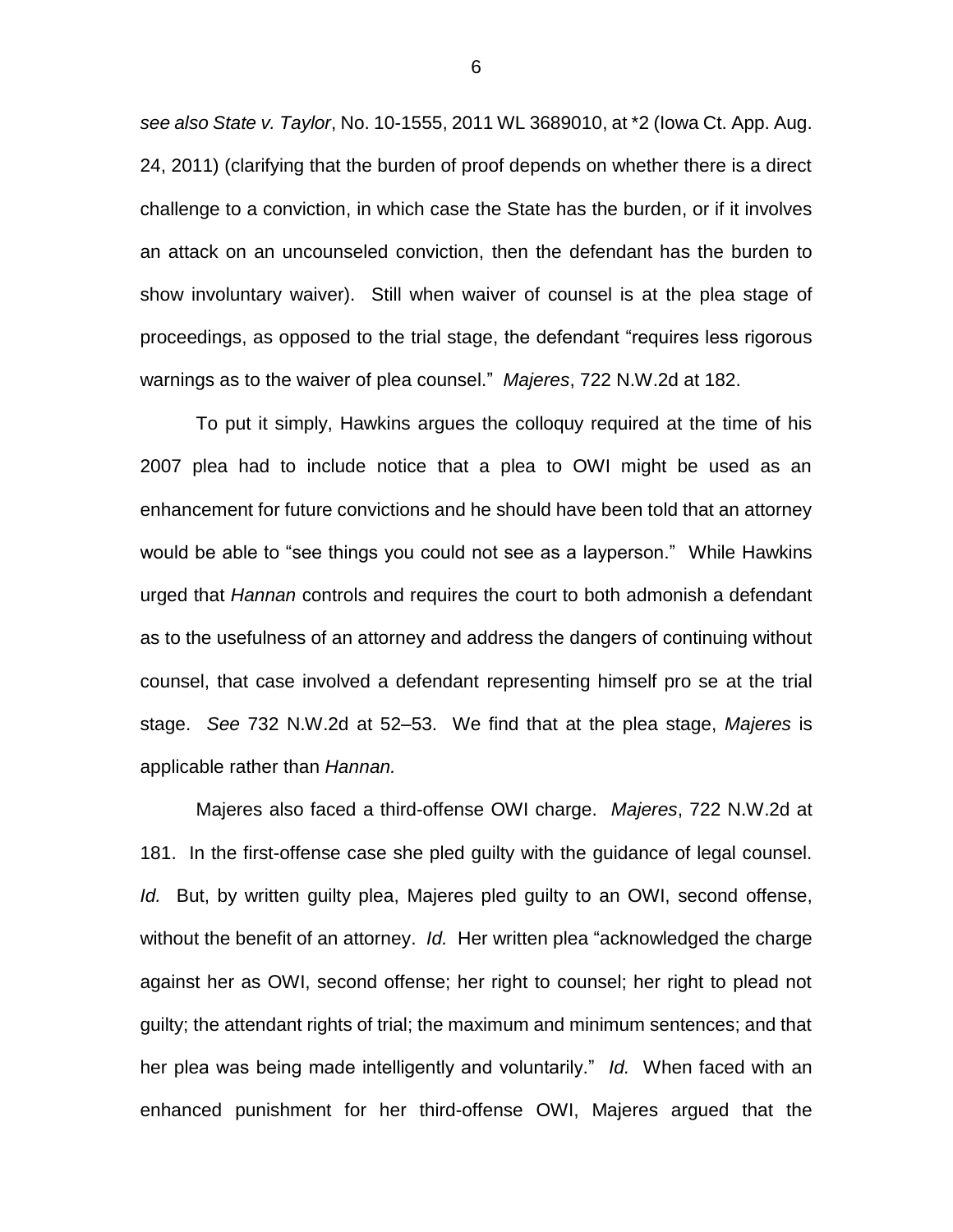uncounseled OWI, second offense, could not be used to enhance the charge to

OWI, third offense. *Id.* Disagreeing with her position, the court in *Majeres* found

Majeres failed to meet her burden of proving she did not voluntarily, knowingly, and intelligently waive her right to counsel in the Sioux County proceeding. In the present case, Majeres testified she did not have the money for an attorney and decided not to apply for court-appointed counsel in the Sioux County proceeding. When questioned why she did not apply for court-appointed counsel, she responded, "I didn't feel I wanted one or needed one." Prior to entering her plea of guilty in that case, Majeres obtained a copy of the police report and reviewed it. She acknowledged there was nothing in the police report that led her to believe she wanted to speak to an attorney prior to entering her guilty plea. She further testified she was comfortable in proceeding on her own without an attorney.

*Id.* at 183. Even though the supreme court analyzed the waiver issue under the United States Constitution instead of our state constitution, it was noted that the Iowa Constitution was in line with the United State Constitution regarding the use of uncounseled misdemeanor convictions. *Id.* at 182 ("Iowa's right-to-counsel guarantee affords no greater protection than the federal constitution regarding the use of prior uncounseled misdemeanor convictions . . . ."). When the trial court informs the defendant of the nature of the charges against that person, of their right to be counseled regarding their plea and about the range of allowable punishments the Sixth Amendment is satisfied. *Id.* Majeres received those protections in her written plea agreement. And Hawkins received those same protections at his 2007 plea proceeding. Because the written plea agreement, which does not require informing the defendant of the dangers and disadvantages inherent in self-representation is acceptable, the open courtroom colloquy involving Hawkins is also acceptable.